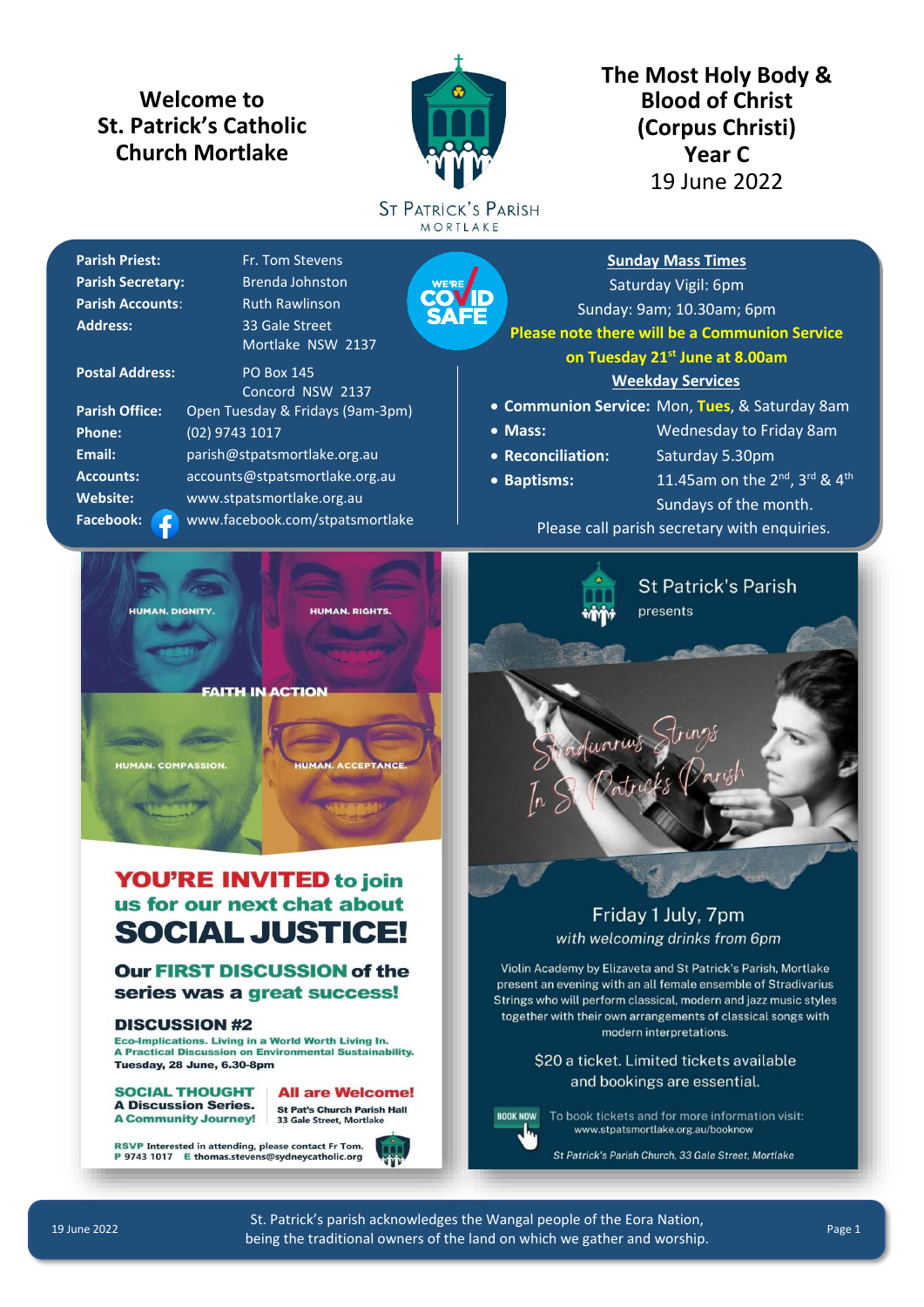# **Welcome to St. Patrick's Catholic Church Mortlake**

## **FIRST READING**

A reading from the book of Genesis Gen 14:18-20

### Melchizedek brought bread and wine.

Melchizedek king of Salem brought bread and wine; he was a priest of God Most High. He pronounced this blessing:

> 'Blessed be Abraham by God Most High, creator of heaven and earth, and blessed be God Most High for handing over your enemies to you.'

And Abraham gave him a tithe of everything.

**The Word of the Lord**

# **RESPONSORIAL PSALM** The Word of the Lord

Ps 109:1-4. R. v.4

- **(R.) You are a priest for ever, in the line of Melchizedek.**
- **1.** The Lord's revelation to my Master: 'Sit on my right: I will put your foes beneath your feet.' **(R.)**
- **2.** The Lord will send from Zion your sceptre of power: rule in the midst of all your foes. **(R.)**
- **3.** A prince from the day of your birth on the holy mountains; from the womb before the daybreak I begot you. **(R.)**
- **4.** The Lord has sworn an oath he will not change. 'You are a priest for ever, a priest like Melchizedek of old.' **(R.)**

## **SECOND READING**

A reading from the first letter of St Paul to the Corinthians 1 Cor 11:23-26

Every time you eat this bread and drink this cup, you are proclaiming the death of the Lord.

This is what I received from the Lord, and in turn passed on to you: that on the same night that he was betrayed, the Lord Jesus took some bread, and thanked God for it and broke it, and he said, 'This is my body, which is for you; do this as a memorial of me.' In the same way he took the cup after supper, and said, 'This cup is the new covenant in my blood. Whenever you drink it, do this as a memorial of me.' Until the Lord comes, therefore, every time you eat this bread and drink this cup, you are proclaiming to his death.

## **GOSPEL ACCLAMATION**

**Alleluia, alleluia!**

I am the living bread from heaven, says the Lord; whoever eats this bread will live for ever.

**Alleluia!**

## **FEAST DAYS THIS WEEK**

| Tuesday:          | <b>St Aloysius Gonzaga</b>          |
|-------------------|-------------------------------------|
| <b>Wednesday:</b> | St John Fisher and                  |
|                   | <b>St Thomas More</b>               |
| Thursday:         | <b>St Paulinus of Nola</b>          |
| Friday:           | The Most Sacred Heart of Jesus      |
| Saturday:         | The Nativity of St John the Baptist |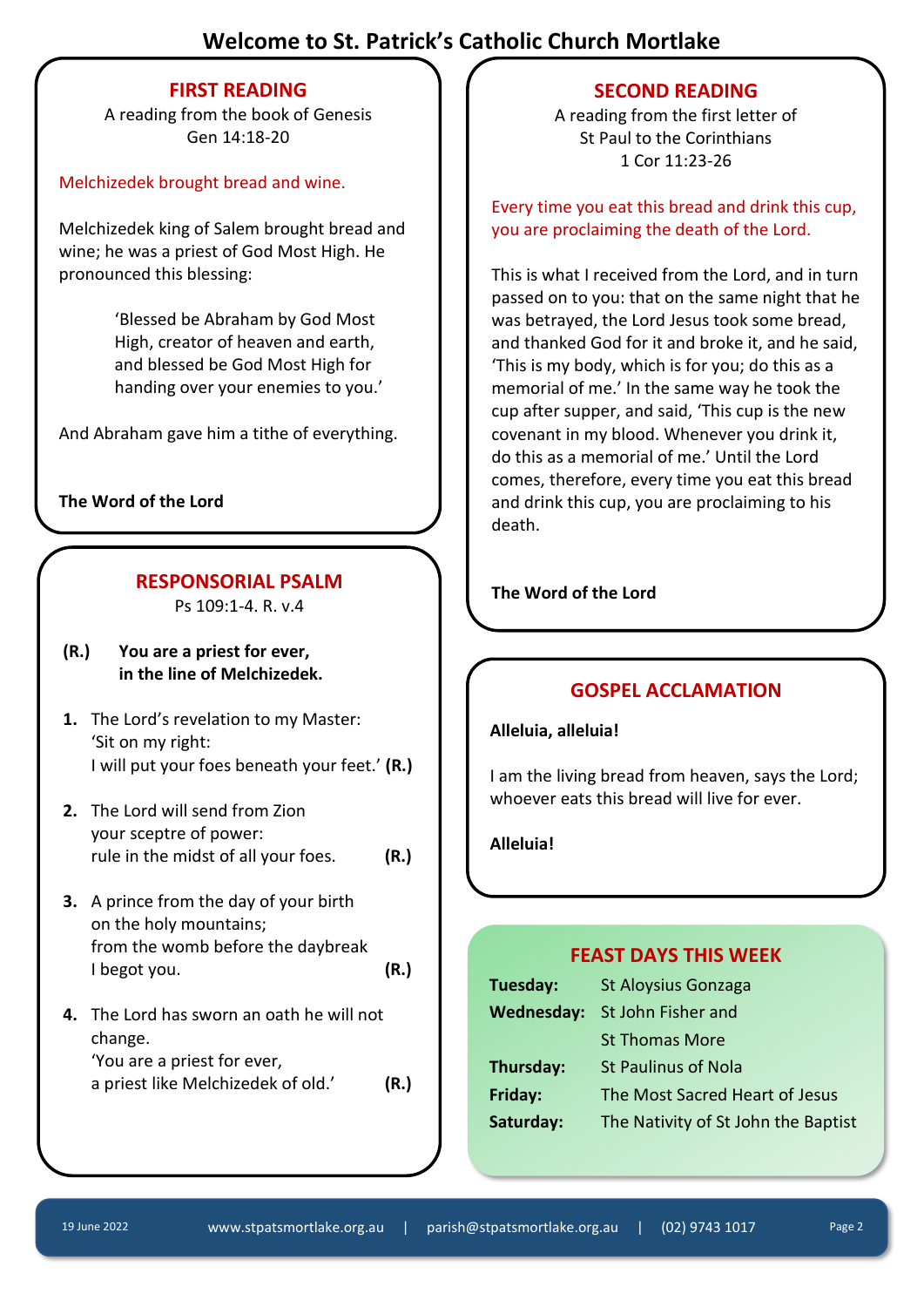# **Welcome to St. Patrick's Catholic Church Mortlake**

#### **GOSPEL**

A reading from the holy Gospel according to Luke **Lk 9:11-17**

#### They all ate and were filled.

Jesus made the crowds welcome and talked to them about the kingdom of God; and he cured those who were in need of healing.

It was late afternoon when the Twelve came to him and said, 'Send the people away, and they can go to the villages and farms round about to find lodging and food; for we are in a lonely place here.' He replied, 'Give them something to eat yourselves.' But they said, 'We have no more than five loaves and two fish, unless we are to go ourselves and buy food for all these people.' For there were about five thousand men. But he said to his disciples, 'Get them to sit down in parties of about fifty.' They did so and made them all sit down. Then he took the five loaves and the two fish, raised his eyes to heaven, and said the blessing over them; then he broke them and handed them to his disciples to distribute among the crowd. They all ate as much as they wanted, and when the scraps remaining were collected they filled twelve baskets.

**The Gospel of the Lord**

## **FIRST COMMUNICANTS MASS AND CELEBRATION MORNING TEA**

All First Communicants and their families are invited to attend the **10.30 Mass on Sunday 26th June** followed by light refreshments in the hall.

This celebration is a time for all the children to **come together as one,** to celebrate this very important Sacrament. For catering purposes, **please rsvp to Frances Windon email: [fpwstpats@gmail.com](mailto:fpwstpats@gmail.com) by Monday 20th June with the number of children and adults in your family that will be attending,** or you can leave a message at the Parish Office on 9743 1017.



#### **FIRST HOLY COMMUNION**

This Sunday at the 10.30am Mass, our First Holy Communion candidates receive the Eucharist for the first time. It is a special and graced day for them and their families. You are each loved by Jesus!

**Congratulations to our 31 candidates for this Sunday** on receiving their First Holy Communion.

**Congratulations:** Alex D'Souza, Alyssa Maree Versace, Amelia Francis, Archer Kearney, Christian Castronovo, Christian Nohra, Eimear Flannery, Elizabeth Noyes, Elliot Bunn, Eloise Burnett, Emily Mannino, Enzo Ruen, Erin Stafford, Eve Stevenson, George Charbel, Georgia Ferris, Hendrix Kazzi, Isabella Carroll, Julian D'Angelo, Mateo Clifton, Matteo Palermo, Matthew Pellegrino, Maximo Vega, Maxwell Sutherland, Oscar Markovic, Oscar Martinez, Samantha Saleh, Patrick Som, Samuel Slattery, Tyler Salem, Zacharia Jayasundara.

Special thanks to **Bob Mayor, Sinead Kent and Denise Norman** for all their hard work in preparing our FHC candidates on behalf of the parish. Thanks also to the staff of St Pat's Primary.